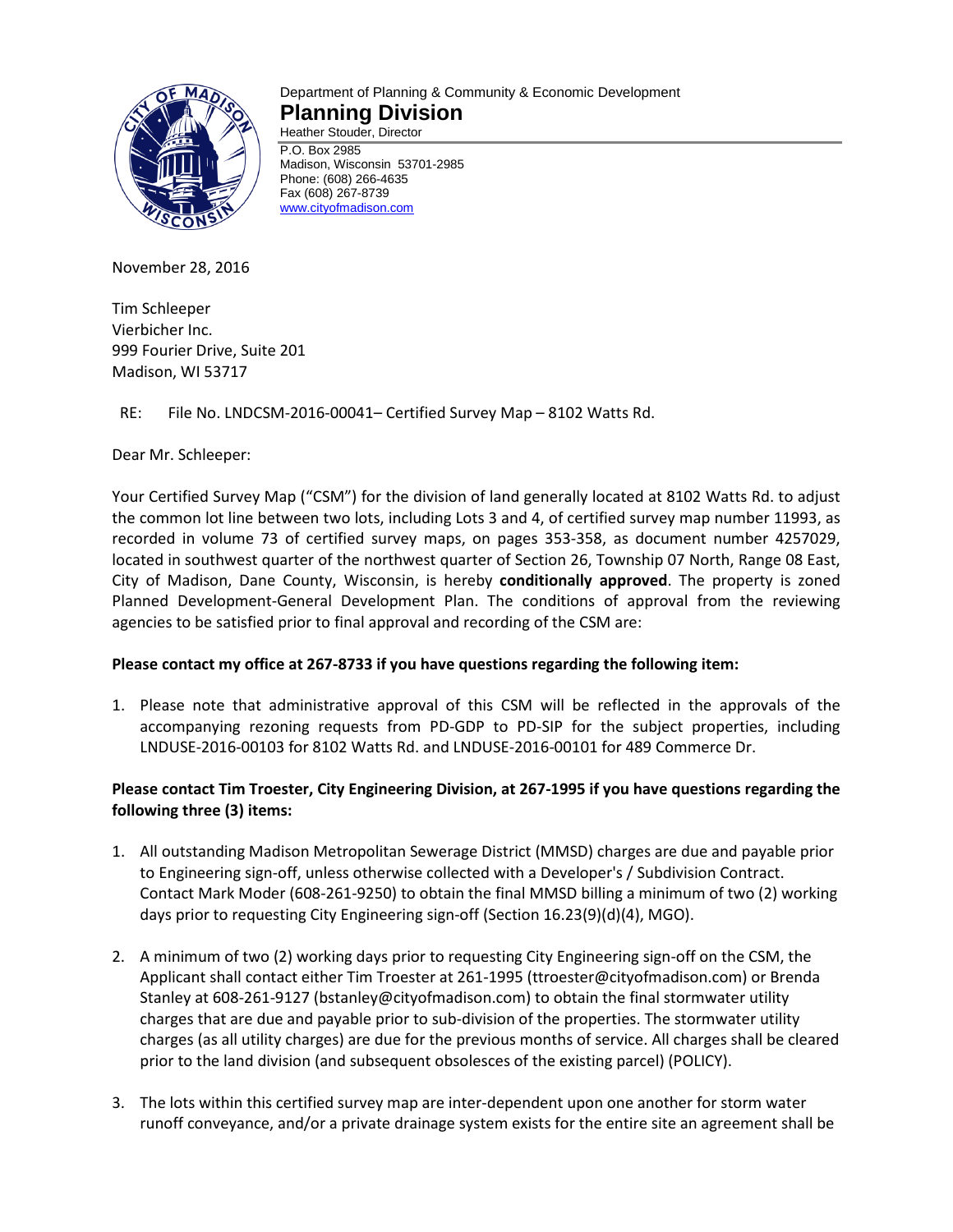provided for the rights and responsibilities of all lot owners. Said agreement shall be reviewed and placed on file by the City Engineer, referenced on the certified survey map and recorded at the Dane County Register of Deeds (POLICY).

# **Please contact Jeff Quamme of the Mapping Section of the City Engineering Division at 266-4097 if you have questions regarding the following ten (10) items.**

- 1. Provide the draft of the amendment to Doc No. 4248056 and 4373134 for the common detention area that will be modified with this project. The amendment shall be recorded after the Certified Survey has been recorded and prior to final site plan sign-off.
- 2. Add the Affidavit of Correction Doc No. 4262271 to the note for the Private Sanitary Sewer Easement in the northwest corner of Lot 1 of this Certified Survey Map.
- 3. Wisconsin Administrative Code A-E 7.08 identifies when Public Land System (PLS) tie sheets must be filed with the Dane County Surveyor's office. The Developer's Surveyor and/or Applicant must submit copies of required tie sheets or monument condition reports for all monuments, including center of sections of record, used in this survey, to Jeff Quamme, City Engineering (jrquamme@cityofmadison.com ). If a new tie sheet is not required under A-E 7.08, Engineering requests a copy of the latest tie sheet on record with Dane County Surveyor's office and shall be attached to a signed and sealed monument condition report. The Applicant shall identify monument types on all PLS corners included on the Plat or CSM. Note: Land tie to two PLS corners required.
- 4. The Applicant shall submit to Jeff Quamme, prior to Engineering sign-off of the subject plat, one (1) digital CADD drawing and one (1) signed copy of the final plat/CSM to the Mapping/GIS Section of the Engineering Division either as hard copy or Adobe pdf format. The digital CADD file shall be submitted in the WISDOT County Coordinate System, Dane County Zone datum in either Auto CAD Version compatible with MicroStation Version V8i, MicroStation Version V8i or older or Universal DXF Formats. The digital CADD file(s) shall contain the minimum of the items stated below, each on a separate layer name/level number. All line work shall be void of gaps and overlaps that would cause any parcel, street or easement to not properly close. All line work orientation and geometrics shall match the dimensioning as labeled on the final recorded plat:
	- a. Right-of-Way lines (public and private)
	- b. Lot lines
	- c. Lot numbers
	- d. Lot/Plat dimensions
	- e. Street names
	- f. Easement lines (i.e. street, sanitary, storm (including wetland & floodplain boundaries) water, pedestrian/bike/walkway, or any public and/or private interest easement except local service for Cable TV, gas, electric and fiber optics).

NOTE: This Transmittal is a separate requirement from the required Engineering Streets Section for design purposes. The Developer/Surveyor shall submit new updated final plat, electronic data and a written notification to Engineering Mapping for any changes to the plat which occur subsequent to any original submittal of data and prior to final sign-off.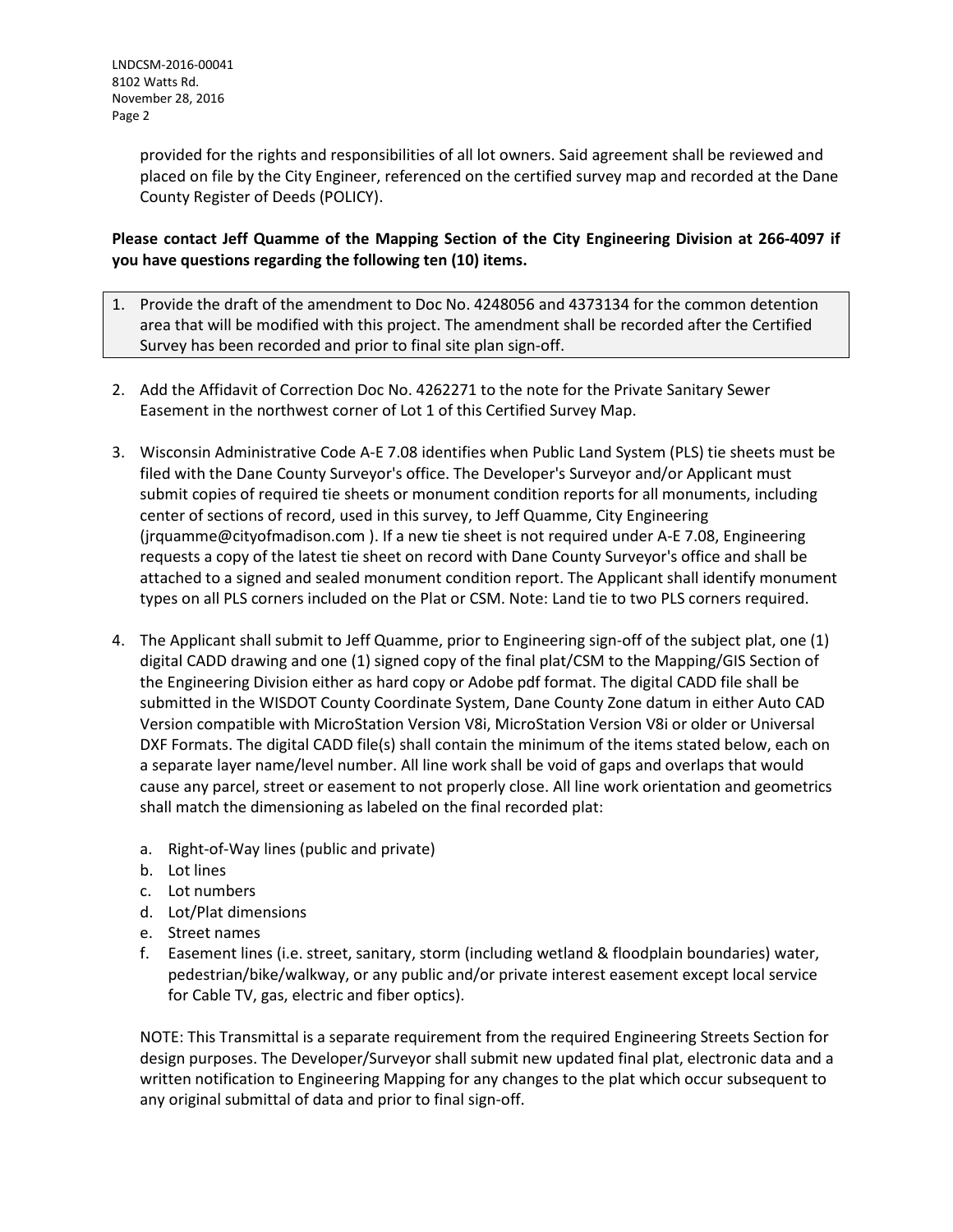LNDCSM-2016-00041 8102 Watts Rd. November 28, 2016 Page 3

- **5.** Prior to Engineering final sign-off for Plats or Certified Survey Maps (CSM), the final Plat or CSM must be submitted to Engineering Division Surveyor / Land Records Coordinator for final technical review and approval. This submittal must occur a minimum of two working days prior to final Engineering Division sign-off. Electronic mail submittal of the FINAL Plat or CSM in PDF form is preferred. Transmit to [jrquamme@cityofmadison.com.](mailto:jrquamme@cityofmadison.com)
- 6. This pending Certified Survey Map application shall be completed and recorded with the Dane County Register of Deeds (ROD) prior to issuance of any building permits for new construction. When the recorded CSM image is available from the ROD, the Assessor's Office can then create the new Address Parcel-Owner (APO) data in GEO so that the Accela system can upload this data and permit issuance made available for this new land record.
- 7. Insert the standard language pre MGO 16.23(9)(d)2.a. verbatim. If this is done, all of the previous nonexclusive easements for drainage easements are released and new drainage easements defined by the current proposed Certified Survey Map or Plat.
- 8. Add a note that this CSM is subject to Declarations of Covenants, Conditions and Restrictions per Document No. 3618895.
- 9. Add to the note for the Private Stormwater Management Easement that it was amended by Doc. No. 4248056.
- 10. Update headers and legal description to read Pages 352-358. Current descriptions exclude page 352.

### **Please contact Janet Schmidt of the Parks Division at 261-9688 if you have any questions regarding the following two (2) items:**

- 1. The Developer shall put the following note on the face of the subdivision plat/CSM or development plans: LOTS / BUILDINGS WITHIN THIS SUBDIVISION / DEVELOPMENT ARE SUBJECT TO IMPACT FEES THAT ARE DUE AND PAYABLE AT THE TIME BUILDING PERMIT(S) ARE ISSUED.
- 2. The Parks Division will be required to sign off on this CSM. Please reference ID# 16157 when contacting Parks about this project

### **Please contact Heidi Radlinger of the Office of Real Estate Services at 266-6558 if you have any questions regarding the following six (6) items:**

- 1. OWNER'S CERTIFICATION: Add signature block for Madison West Princeton Investors I, LLC under Owners Cert.
- 2. MORTGAGEE/VENDOR CERTIFICATION: Complete the Consent of Mortgagee certificate with Park Bank info.
- 3. CERTIFICATE AND CONSENT REQUIREMENTS: City of Madison Plan Commission Certificate: Remove the word 'acting'.
- 4. REAL ESTATE TAXES: The 2015 real estate taxes are paid for the subject property.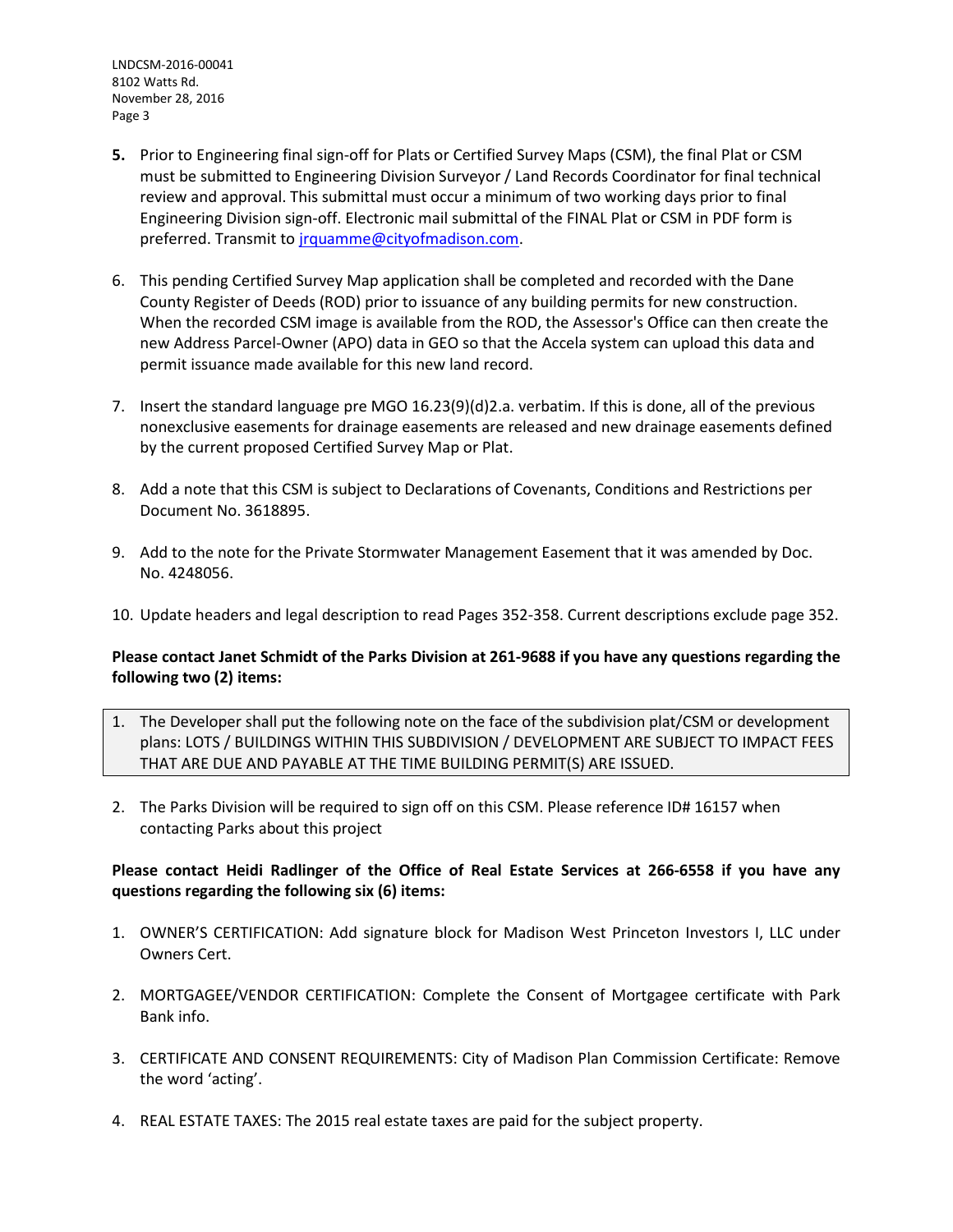LNDCSM-2016-00041 8102 Watts Rd. November 28, 2016 Page 4

> Per 236.21(3) Wis. Stats. and  $16.23(5)(g)(1)$  Madison General Ordinances, the property owner shall pay all real estate taxes that are accrued or delinquent for the subject property prior to CSM recording. This includes property tax bills for the prior year that are distributed at the beginning of the year.

> As of this letter there are no special assessments reported. If special assessments are levied against the property prior to signoff, they shall be paid in full pursuant to Ordinance Enactment No. ORD-08- 00094, ID No. 10847, Enactment Date 8/23/2008.

- 5. STORMWATER FEES: Please coordinate with Tim Troester (608-267-1995) or Brenda Stanley (608- 261-9127) in the City Engineering Division to obtain any outstanding storm water management fees from the City of Madison Water Utility. Receipts for the payment of the prorated fee shall be presented prior to CSM approval sign-off.
- 6. TITLE REPORT UPDATE: Pursuant Section 16.23(5)(g)(4), MGO the owner shall furnish an updated title report to Heidi Radlinger at the City's Office of Real Estate Services [hradlinger@cityofmadison.com\)](mailto:hradlinger@cityofmadison.com), as well as the survey firm preparing the proposed CSM. The report shall search the period subsequent to the date of the initial title report submitted with the CSM application and include all associated documents that have been recorded since the initial title report. A title commitment may be provided, but will be considered only as supplementary information to the title report update. Surveyor shall update the CSM with the most recent information reported in the title update.
- 7. COPY OF RECORDED CSM: The owner shall email the document number of the recorded CSM to Heidi Radlinger as soon as the recording information is available.
- 8. CSM REVISION REQUIREMENTS: Ensure all existing easements cited in record title are noted and/or depicted.

**Specific questions regarding the comments or conditions contained in this letter should be directed to the commenting agency.**

# **A resolution approving the CSM and authorizing the City to sign it and any other documents related to the proposed land division will be before the Common Council on December 6, 2016.**

As soon as the comments and conditions have been satisfied as verified with a completed affidavit form (attached), the original along with the revised Certified Survey Map, with all signatures and approvals from the reviewing agencies, shall be brought to this office for final sign-off. You or your client may then record the CSM at the Dane County Register of Deeds. For information on recording procedures and fees, contact the Register of Deeds at 266-4141.

Prior to City Engineering Main Office final sign-off of the CSM, the final CSM shall be submitted to the Engineering Division Surveyor/Land Records Coordinator for final technical review and approval. This submittal must occur a minimum of two (2) working days prior to final Engineering Division sign-off. Email submittal of the final CSM in PDF file format is preferred. Transmit to [jrquamme@cityofmadison.com.](mailto:jrquamme@cityofmadison.com)